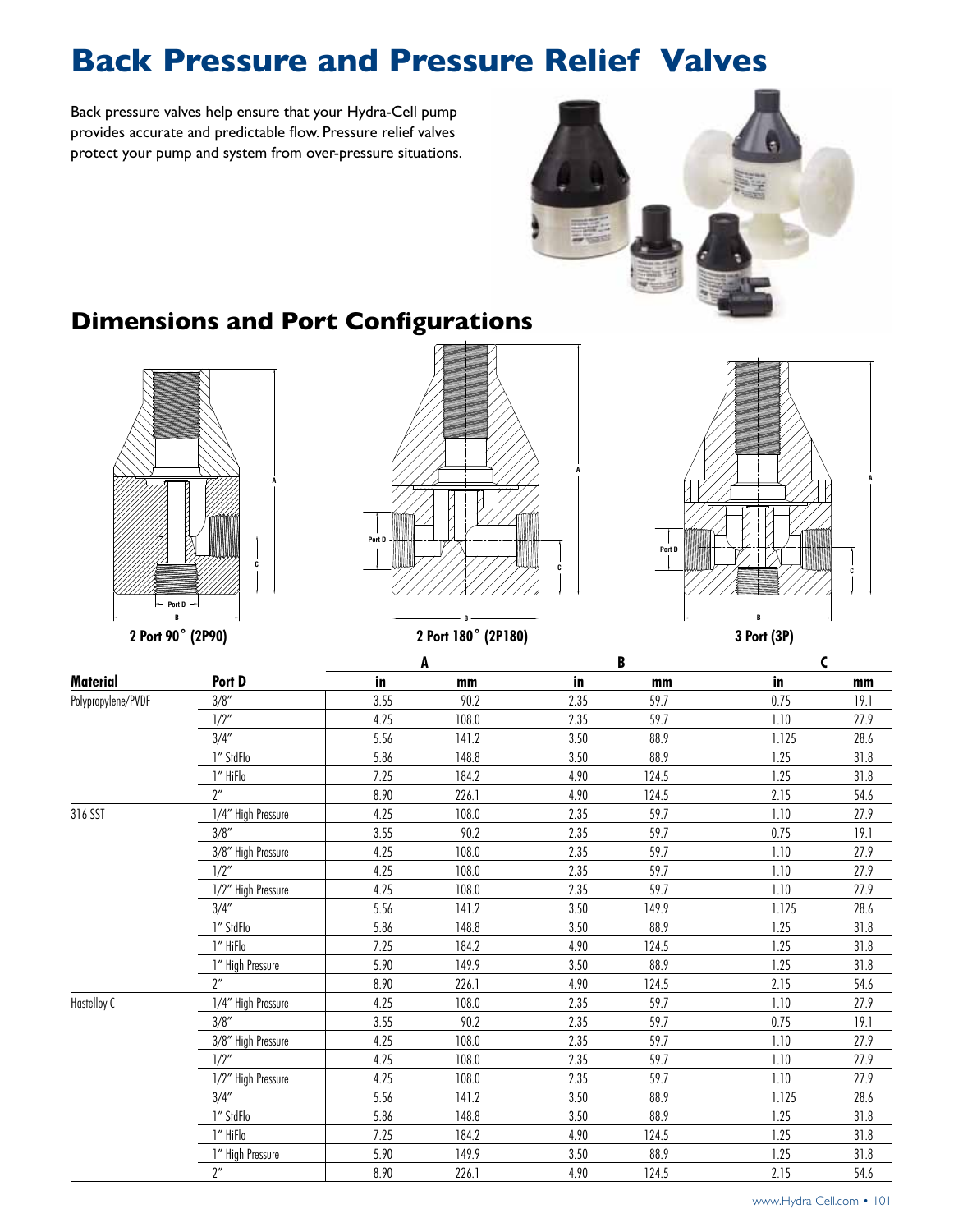### **Back Pressure Valves**

### **Selection Process**

1. Use the chart immediately below to determine the valve port size with the appropriate maximum flow (gallons per minute or hour; liters per minute or hour) to match the Hydra-Cell pump selected.

#### **Valve Port Size "D"**

2. For Back Pressure Valves, use the chart on this page to select the appropriate valve. For Pressure Relief Valves, use the chart on the following page.

|                     |       |      | <b>StdFlo</b> | <b>HiFlo</b> | <b>StdFlo</b> | <b>HiFlo</b> |       | <b>High Pressure</b> |      |  |
|---------------------|-------|------|---------------|--------------|---------------|--------------|-------|----------------------|------|--|
|                     | 3/8'' | l/2″ | 3/4''         | 3/4''        | 111           | 11           | יוף   | $1/4" - 3/8" - 1/2"$ | 10   |  |
| <b>Maximum Flow</b> |       |      |               |              |               |              |       |                      |      |  |
| gpm                 | 3.3   | 5.0  | 5.0           | 10.0         | 8.0           | 17.5         | 39.0  | 1.7                  | 20.0 |  |
| gph                 | 200   | 300  | 300           | 600          | 480           | 1050         | 2350  | 700                  | 1200 |  |
| /min                | 12.6  | 18.9 | 18.9          | 37.8         | 30.3          | 66.2         | 147.6 | 44.3                 | 75.7 |  |
| lph                 | 75.6  | 1134 | 1134          | 2268         | 1818          | 3942         | 8856  | 2658                 | 4542 |  |

|                    |                          | <b>Pressure Adjustment Range</b> |              | <b>Maximum Temperature</b> |        | Port          |                  | <b>Model Number</b> |
|--------------------|--------------------------|----------------------------------|--------------|----------------------------|--------|---------------|------------------|---------------------|
| Port "D"           | <b>Wetted Materials*</b> | psi                              | bar          | F                          | C      | Configuration | <b>NPT Ports</b> | <b>BSPT Ports</b>   |
| 3/8''              | Polypropylene            | $10 - 150$                       | $0.7 - 10.3$ | 195                        | 90     | 2P180         | $111 - 101$      | $111 - 101 - B$     |
|                    | PVDF                     | $10 - 150$                       | $0.7 - 10.3$ | 195                        | 90     | 2P180         | 111-103          | 111-103-B           |
|                    | 316 SST                  | $10 - 150$                       | $0.7 - 10.3$ | 300                        | 149    | 2P180         | 111-106          | 111-106-B           |
|                    | Hastelloy C              | $10 - 150$                       | $0.7 - 10.3$ | 300                        | 149    | 2P180         | $111 - 110$      | $111 - 110 - B$     |
|                    | 316 SST                  | $50 - 350$                       | $3.5 - 24$   | 300                        | 149    | 2P180         | $111 - 107$      | $111 - 107 - B$     |
|                    | Hastelloy C              | $50 - 350$                       | $3.5 - 24$   | 300                        | 149    | 2P180         | $111 - 111$      | $111 - 111 - B$     |
| 1/2"               | Polypropylene            | $10 - 150$                       | $0.7 - 10.3$ | 195                        | 90     | 2P180         | $111 - 121$      | $111 - 121 - B$     |
|                    | PVDF                     | $10 - 150$                       | $0.7 - 10.3$ | 195                        | 90     | 2P180         | 111-123          | $111 - 123 - B$     |
|                    | 316 SST                  | $10 - 150$                       | $0.7 - 10.3$ | 300                        | 149    | 2P180         | 111-126          | $111 - 126 - B$     |
|                    | Hastelloy C              | $10 - 150$                       | $0.7 - 10.3$ | 300                        | 149    | 2P180         | 111-130          | 111-130-B           |
|                    | 316 SST                  | $50 - 350$                       | $3.5 - 24$   | 300                        | 149    | 2P180         | $111 - 127$      | $111 - 127 - B$     |
|                    | Hastelloy C              | $50 - 350$                       | $3.5 - 24$   | 300                        | 149    | 2P180         | $111 - 131$      | $111 - 131 - B$     |
| 3/4''              | Polypropylene            | $10 - 150$                       | $0.7 - 10.3$ | 140                        | $60\,$ | 2P180         | $111 - 341$      | $111 - 341 - B$     |
|                    | PVDF                     | $10 - 150$                       | $0.7 - 10.3$ | 140                        | 60     | 2P180         | 111-343          | 111-343-B           |
|                    | 316 SST                  | $10 - 150$                       | $0.7 - 10.3$ | 300                        | 149    | 2P180         | 111-346          | 111-346-B           |
|                    | Hastelloy C              | $10 - 150$                       | $0.7 - 10.3$ | 300                        | 149    | 2P180         | 111-350          | 111-350-B           |
| 1" StdFlo          | Polypropylene            | $10 - 150$                       | $0.7 - 10.3$ | 195                        | 90     | 2P180         | $111 - 261$      | $111 - 261 - B$     |
|                    | PVDF                     | $10 - 150$                       | $0.7 - 10.3$ | 195                        | 90     | 2P180         | 111-263          | 111-263-B           |
|                    | 316 SST                  | $10 - 150$                       | $0.7 - 10.3$ | 300                        | 149    | 2P180         | 111-266          | 111-266-B           |
|                    | Hastelloy C              | $10 - 150$                       | $0.7 - 10.3$ | 300                        | 149    | 2P180         | 111-270          | 111-270-B           |
|                    | 316 SST                  | $50 - 350$                       | $3.5 - 24$   | 300                        | 149    | 2P180         | 111-267          | 111-267-B           |
|                    | Hastelloy C              | $50 - 350$                       | $3.5 - 24$   | 300                        | 149    | 2P180         | $111 - 271$      | $111 - 271 - B$     |
| 1" HiFlo           | Polypropylene            | $10 - 150$                       | $0.7 - 10.3$ | 195                        | 90     | 2P180         | 111-361          | $111 - 361 - B$     |
|                    | PVDF                     | $10 - 150$                       | $0.7 - 10.3$ | 195                        | 90     | 2P180         | 111-363          | 111-363-B           |
|                    | 316 SST                  | $10 - 150$                       | $0.7 - 10.3$ | 300                        | 149    | 2P180         | 111-366          | 111-366-B           |
|                    | Hastelloy C              | $10 - 150$                       | $0.7 - 10.3$ | 300                        | 149    | 2P180         | 111-370          | 111-370-B           |
| $2^{\prime\prime}$ | Polypropylene            | $10 - 150$                       | $0.7 - 10.3$ | 195                        | 90     | 2P180         | 111-281          | $111 - 281 - B$     |
|                    | PVDF                     | $10 - 150$                       | $0.7 - 10.3$ | 195                        | 90     | 2P180         | 111-283          | 111-283-B           |
|                    | 316 SST                  | $10 - 150$                       | $0.7 - 10.3$ | 300                        | 149    | 2P180         | 111-286          | 111-286-B           |
|                    | Hastelloy C              | $10 - 150$                       | $0.7 - 10.3$ | 300                        | 149    | 2P180         | 111-290          | 111-290-B           |
|                    | 316 SST                  | $50 - 350$                       | $3.5 - 24$   | 300                        | 149    | 2P180         | 111-287          | 111-287-B           |
|                    | Hastelloy C              | $50 - 350$                       | $3.5 - 24$   | 300                        | 149    | 2P180         | 111-291          | $111 - 291 - B$     |

\* Diaphragm material is PTFE on all models. Other materials available on request.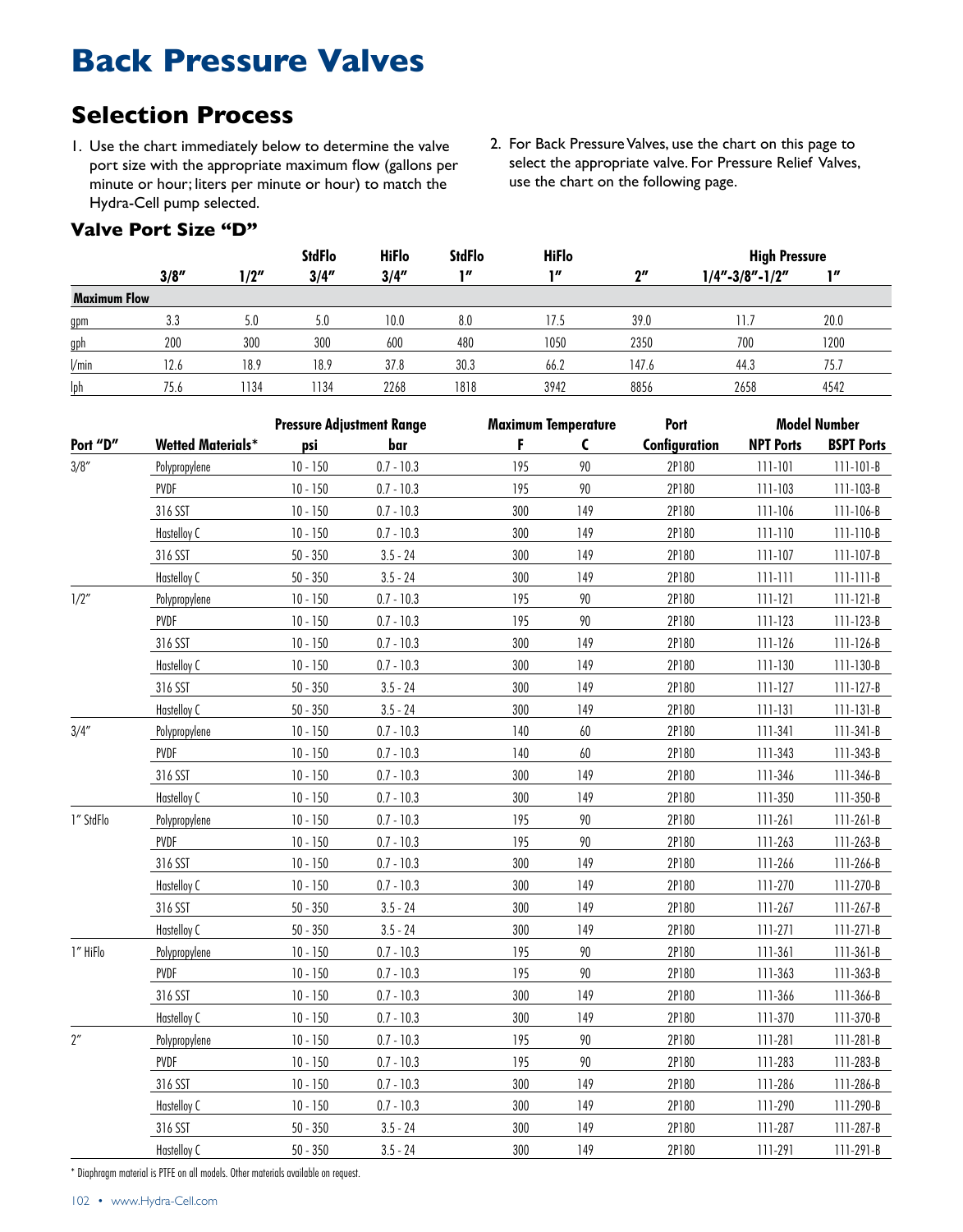## **Pressure Relief Valves**

|                            |                          | <b>Pressure Adjustment Range</b> |              | <b>Maximum Temperature</b> |     | Port          |                  | <b>Model Number</b> |
|----------------------------|--------------------------|----------------------------------|--------------|----------------------------|-----|---------------|------------------|---------------------|
| Port "D"                   | <b>Wetted Materials*</b> | psi                              | bar          | F                          | C   | Configuration | <b>NPT Ports</b> | <b>BSPT Ports</b>   |
| 1/4" High Pressure 316 SST |                          | 350 - 2000                       | 24 - 138     | 300                        | 149 | 2P90          | 111-800          | 111-800-B           |
|                            | Hastelloy C              | $350 - 2000$                     | 24 - 138     | 300                        | 149 | 2P90          | 111-804          | 111-804-B           |
| 3/8''                      | Polypropylene            | $10 - 150$                       | $0.7 - 10.3$ | 195                        | 90  | 3P            | 111-401          | $111 - 401 - B$     |
|                            | PVDF                     | $10 - 150$                       | $0.7 - 10.3$ | 195                        | 90  | 3P            | 111-403          | 111-403-B           |
|                            | 316 SST                  | $10 - 150$                       | $0.7 - 10.3$ | 300                        | 149 | 3P            | 111-406          | 111-406-B           |
|                            | Hastelloy C              | $10 - 150$                       | $0.7 - 10.3$ | 300                        | 149 | 3P            | 111-410          | $111 - 410 - B$     |
|                            | 316 SST                  | $50 - 350$                       | $3.5 - 24$   | 300                        | 149 | 3P            | 111-407          | 111-407-B           |
|                            | Hastelloy C              | $50 - 350$                       | $3.5 - 24$   | 300                        | 149 | 3P            | $111 - 411$      | $111-411-B$         |
| 3/8" High Pressure 316 SST |                          | 350 - 2000                       | 24 - 138     | 300                        | 149 | 2P90          | 111-706          | 111-706-B           |
|                            | Hastelloy C              | 350 - 2000                       | 24 - 138     | 300                        | 149 | 2P90          |                  |                     |
|                            |                          |                                  |              |                            |     |               | 111-710          | $111 - 710 - B$     |
| 1/2''                      | Polypropylene            | $10 - 150$                       | $0.7 - 10.3$ | 195                        | 90  | 3P            | 111-421          | $111 - 421 - B$     |
|                            | PVDF                     | $10 - 150$                       | $0.7 - 10.3$ | 195                        | 90  | 3P            | 111-423          | 111-423-B           |
|                            | 316 SST                  | $10 - 150$                       | $0.7 - 10.3$ | 300                        | 149 | 3P            | 111-426          | 111-426-B           |
|                            | Hastelloy C              | $10 - 150$                       | $0.7 - 10.3$ | 300                        | 149 | 3P            | 111-430          | 111-430-B           |
|                            | 316 SST                  | $50 - 350$                       | $3.5 - 24$   | 300                        | 149 | 3P            | 111-427          | 111-427-B           |
|                            | Hastelloy C              | $50 - 350$                       | $3.5 - 24$   | 300                        | 149 | 3P            | 111-431          | $111 - 431 - B$     |
| 1/2" High Pressure 316 SST |                          | 350 - 2000                       | 24 - 138     | 300                        | 149 | 2P90          | 111-726          | 111-726-B           |
|                            | Hastelloy C              | 350 - 2000                       | 24 - 138     | 300                        | 149 | 2P90          | 111-730          | 111-730-B           |
| 3/4" StdFlo                | Polypropylene            | $10 - 150$                       | $0.7 - 10.3$ | 195                        | 90  | $3P$          | $111 - 541$      | $111 - 541 - B$     |
|                            | PVDF                     | $10 - 150$                       | $0.7 - 10.3$ | 195                        | 90  | 3P            | 111-543          | $111 - 543 - B$     |
|                            | 316 SST                  | $10 - 150$                       | $0.7 - 10.3$ | 300                        | 149 | 3P            | 111-546          | 111-546-B           |
|                            | Hastelloy C              | $10 - 150$                       | $0.7 - 10.3$ | 300                        | 149 | 2P180         | 111-550          | 111-550-B           |
| 3/4" HiFlo                 | Polypropylene            | $10 - 150$                       | $0.7 - 10.3$ | 195                        | 90  | 2P180         | $111 - 641$      | $111 - 641 - B$     |
|                            | PVDF                     | $10 - 150$                       | $0.7 - 10.3$ | 195                        | 90  | 2P180         | 111-643          | 111-643-B           |
|                            | 316 SST                  | $10 - 150$                       | $0.7 - 10.3$ | 300                        | 149 | 2P180         | 111-646          | 111-646-B           |
|                            | Hastelloy C              | $10 - 150$                       | $0.7 - 10.3$ | 300                        | 149 | 2P180         | 111-650          | 111-650-B           |
| 3/4" High Pressure 316 SST |                          | 350 - 2000                       | 24 - 138     | 300                        | 149 | 2P90          | 111-746          | 111-746-B           |
|                            | Hastelloy C              | 350 - 2000                       | 24 - 138     | 300                        | 149 | 2P90          | 111-750          | 111-750-B           |
| 1" StdFlo                  | Polypropylene            | $10 - 150$                       | $0.7 - 10.3$ | 195                        | 90  | 3P            | 111-561          | $111 - 561 - B$     |
|                            | PVDF                     | $10 - 150$                       | $0.7 - 10.3$ | 195                        | 90  | 3P            | 111-563          | 111-563-B           |
|                            | 316 SST                  | $10 - 150$                       | $0.7 - 10.3$ | 300                        | 149 | 3P            | 111-566          | $111 - 566 - B$     |
|                            | Hastelloy C              | $10 - 150$                       | $0.7 - 10.3$ | 300                        | 149 | 2P180         | 111-570          | 111-570-B           |
|                            | 316 SST                  |                                  |              | 300                        | 149 | 3P            |                  |                     |
|                            |                          | $50 - 350$                       | $3.5 - 24$   |                            |     |               | 111-567          | 111-567-B           |
|                            | Hastelloy C              | $50 - 350$                       | $3.5 - 24$   | 300                        | 149 | 2P180         | $111 - 571$      | $111-571-B$         |
| 1" HiFlo                   | Polypropylene            | $10 - 150$                       | $0.7 - 10.3$ | 195                        | 90  | 2P180         | $111 - 661$      | $111-661-B$         |
|                            | PVDF                     | $10 - 150$                       | $0.7 - 10.3$ | 195                        | 90  | 2P180         | 111-663          | 111-663-B           |
|                            | 316 SST                  | $10 - 150$                       | $0.7 - 10.3$ | 300                        | 149 | 2P180         | 111-666          | 111-666-B           |
|                            | Hastelloy C              | $10 - 150$                       | $0.7 - 10.3$ | 300                        | 149 | 2P180         | 111-670          | 111-670-B           |
| 1" High Pressure           | 316 SST                  | 350 - 2000                       | 24 - 138     | 300                        | 149 | 2P180         | 111-766          | 111-766-B           |
|                            | Hastelloy C              | 350 - 2000                       | 24 - 138     | 300                        | 149 | 2P90          | 111-770          | $111 - 770 - B$     |
| $2^{\prime\prime}$         | Polypropylene            | $10 - 150$                       | $0.7 - 10.3$ | 195                        | 90  | 2P90          | 111-581          | $111 - 581 - B$     |
|                            | PVDF                     | $10 - 150$                       | $0.7 - 10.3$ | 195                        | 90  | 2P180         | 111-583          | 111-583-B           |
|                            | 316 SST                  | $10 - 150$                       | $0.7 - 10.3$ | 300                        | 149 | 2P180         | 111-586          | 111-586-B           |
|                            | Hastelloy C              | $10 - 150$                       | $0.7 - 10.3$ | 300                        | 149 | 2P180         | 111-590          | 111-590-B           |
|                            | 316 SST                  | $50 - 350$                       | $3.5 - 24$   | 300                        | 149 | 2P180         | 111-587          | 111-587-B           |
|                            | Hastelloy C              | $50 - 350$                       | $3.5 - 24$   | 300                        | 149 | 2P180         | 111-591          | $111-591-B$         |

\* Diaphragm material is PTFE on all models. Other materials available on request.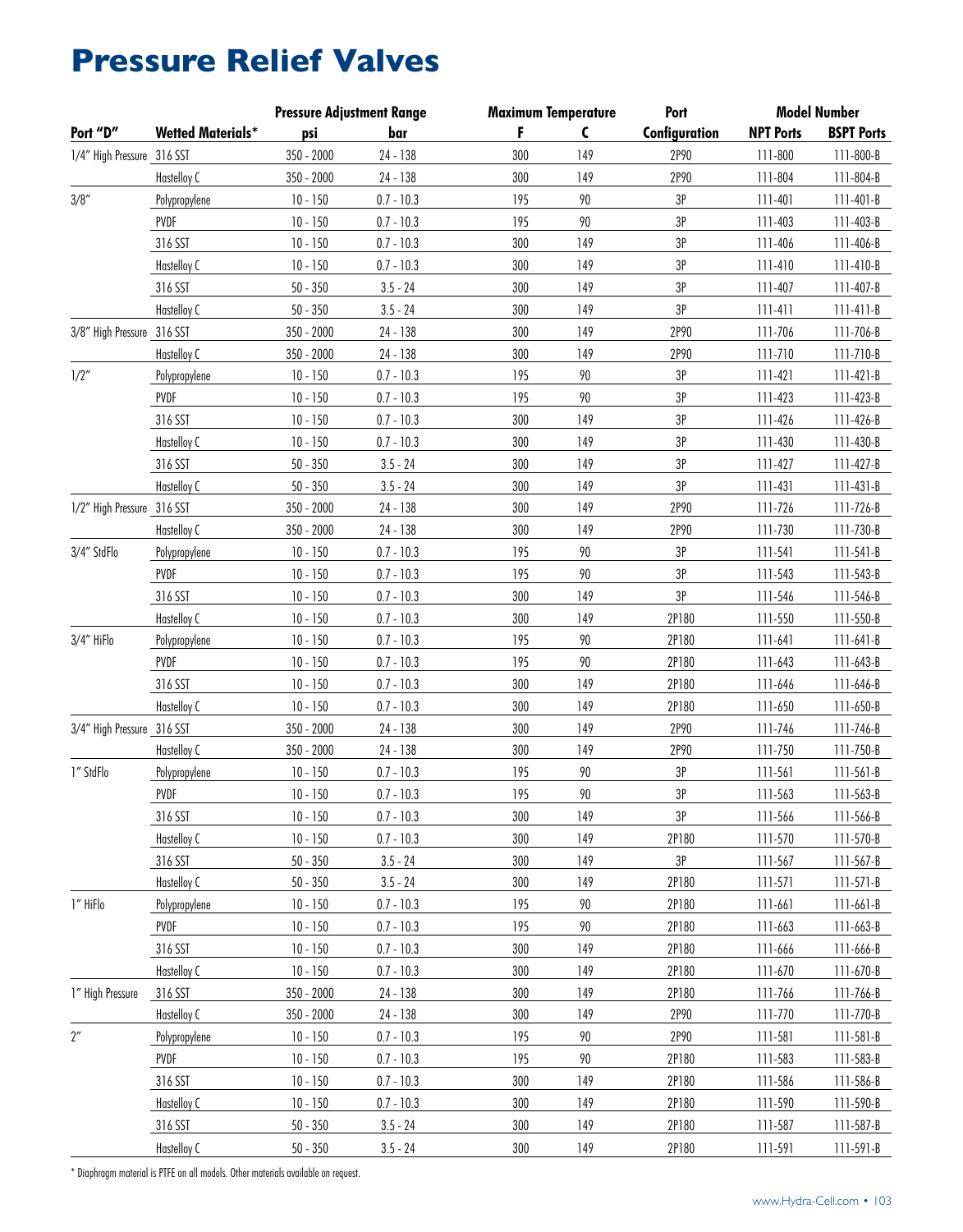

Pulsation dampeners protect your pumping system and its components by removing virtually all hydraulic shock and vibration resulting from the reciprocating stroking action of a positive displacement pump.

They control pulsations by allowing fluid to enter a wetted chamber of the dampener during the discharge stroke. This displaces a flexible bladder, which compresses gas in an air chamber, thus absorbing the shock. During the inlet stroke, liquid pressure decreases as the dampener gas expands, allowing fluid to re-enter the process line.

Bladders are available in Neoprene, Buna-N, EPDM, FKM, and PTFE (except where noted) to match Hydra-Cell pump diaphragm materials.

- Produces steady fluid flow up to 99% pulsation- and vibration-free
- • Protects pipes, valves, fittings, meters, and in-line instrumentation from destructive pulsations, cavitation, and water hammer
- • Creates steady and continuous flow when dosing, blending, or proportioning additives
- • Ensures accuracy, longevity, and repeatability of in-line meters
- • Enables uniform application of material in spraying and coating systems
- Reduces product agitation, foaming, splashing, and degradation of product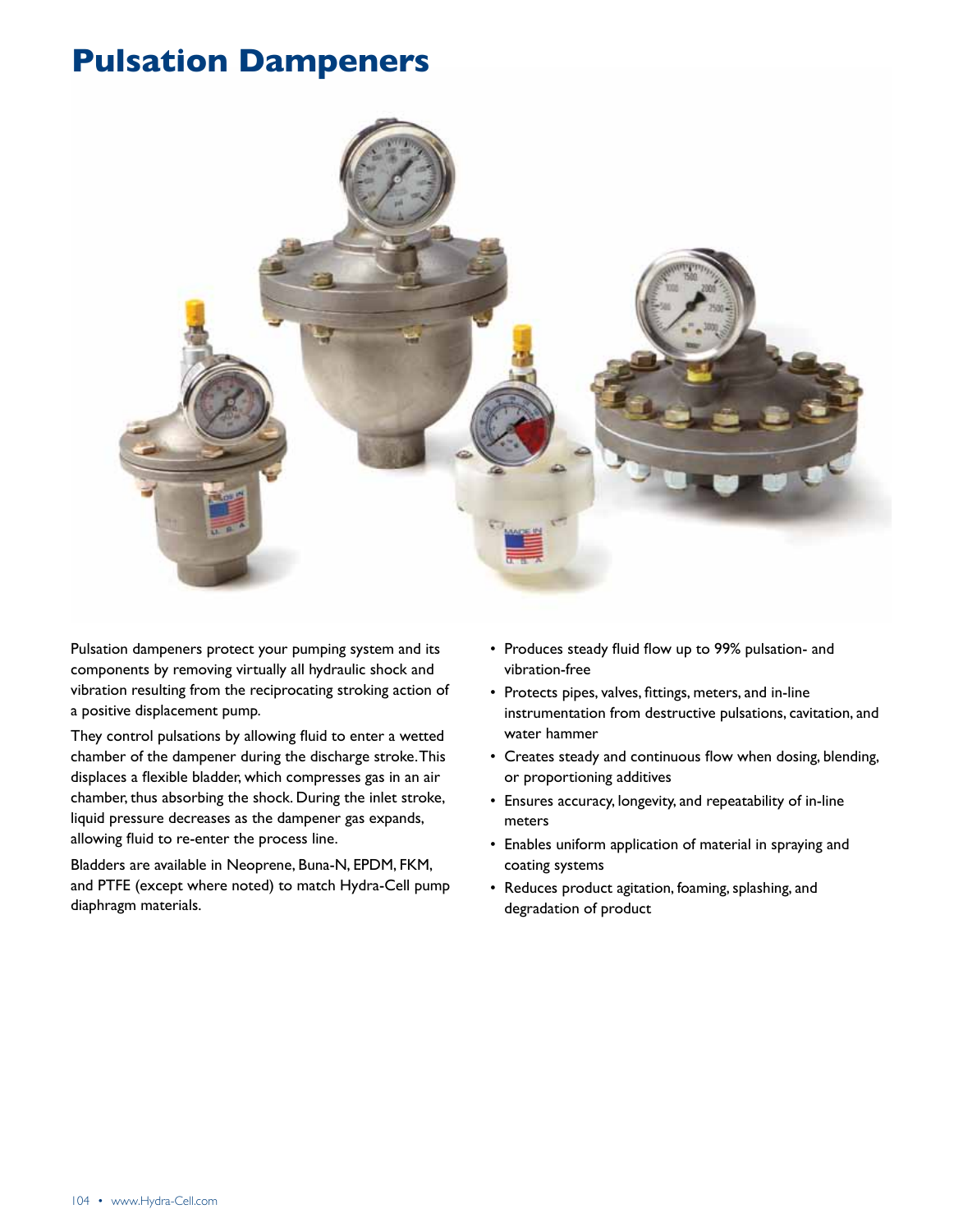#### **Selection Process**

- 1. Determine discharge pulsation (<1000 psi or > 1000 psi).
- 2. Determine inlet stabilization: high inlet pressure (>30 psi) or low inlet pressure (suction lift/ <30 psi positive pressure).
- 3. Select dampener size based on cubic inches (volume).
- 4. Consult price list or selection guide for specific model based on choice of wetted end and diaphragm materials.

|                   |              |                            | <b>Application</b>         |              |  |  |
|-------------------|--------------|----------------------------|----------------------------|--------------|--|--|
|                   |              | <b>Discharge Pulsation</b> | <b>Inlet Stabilization</b> |              |  |  |
| Air Control       | Chargeable   | Chargeable                 | Chargeable                 | "J" Style    |  |  |
| <b>Pump Model</b> | $<$ 1000 psi | $>$ 1000 psi               | $>30$ psi                  | $<$ 30 psi   |  |  |
| F20 (P100)        | 4 cu. in.    | 12 cu. in.                 | 4 cu. in.                  | 10 cu. in.   |  |  |
| D03 (P200)        | 4 cu. in.    | $12$ cu. in.               | 4 cu. in.                  | $10$ cu. in. |  |  |
| D04 (P300)        | 4 cu. in.    | 12 cu. in.                 | 4 cu. in.                  | $10$ cu. in. |  |  |
| D10 (P400)        | 4 cu. in.    | 12 cu. in.                 | 4 cu. in.                  | $10$ cu. in. |  |  |
| D12               | 4 cu. in.    | N/A                        | 4 cu. in.                  | 10 cu. in.   |  |  |
| D15 (P500)        | 4 cu. in.    | $12$ cu. in.               | $10$ cu. in.               | $10$ cu. in. |  |  |
| D17               | 4 cu. in.    | 12 cu. in.                 | $10$ cu. in.               | $10$ cu. in. |  |  |
| P600              | $10$ cu. in. | N/A                        | 10 cu. in.                 | $10$ cu. in. |  |  |
| H25               | 36 cu. in.   | N/A                        | 36 cu. in.                 | 85 cu. in.   |  |  |
| D35               | 36 cu. in.   | 12 cu. in.                 | 36 cu. in.                 | 85 cu. in.   |  |  |

**Note:** These are minimum size recommendations. A larger size can always be used.

**Since Hydra-Cell multiple-diaphragm model pumps provide smooth, virtually pulse-less linear flow, pulsation dampeners are recommended for F20 and P100 models, but are optional for all other models.**

| <b>Description</b>           | <b>Part Number</b> |  |
|------------------------------|--------------------|--|
| Pulse Dampener, Charging Kit | 110-900            |  |

#### **4 Cubic Inch Dampeners**

| Inlet (female) | Wetted        | <b>Bladder</b> | Volume (Inch <sup>3</sup> ) | Max psi | <b>Part Number</b> |
|----------------|---------------|----------------|-----------------------------|---------|--------------------|
| $1/2$ " NPT    | SST           | Buna-N         |                             | 1000    | 110-060            |
| $1/2$ " NPT    | SST           | Neoprene       |                             | 1000    | 110-062            |
| $1/2$ " NPT    | SST           | EPDM           |                             | 1000    | 110-063            |
| $1/2$ " NPT    | SST           | FKM            | 4                           | 1000    | 110-065            |
| $1/2$ " NPT    | SST           | PTFE           | 4                           | 600     | 110-068            |
| $1/2$ " NPT    | Hastelloy C   | Buna-N         | 4                           | 1000    | 110-090            |
| $1/2$ " NPT    | Hastelloy C   | Neoprene       | 4                           | 1000    | 110-092            |
| $1/2$ " NPT    | Hastelloy C   | EPDM           | 4                           | 1000    | 110-093            |
| $1/2$ " NPT    | Hastelloy C   | FKM            |                             | 1000    | 110-095            |
| $1/2$ " NPT    | Hastelloy C   | <b>PTFE</b>    |                             | 600     | 110-098            |
| $1/2$ " NPT    | Polypropylene | Buna-N         |                             | 150     | 110-000            |
| $1/2$ " NPT    | Polypropylene | Neoprene       |                             | 150     | 110-002            |
| $1/2$ " NPT    | Polypropylene | EPDM           | 4                           | 150     | 110-003            |
| $1/2$ " NPT    | Polypropylene | FKM            | 4                           | 150     | 110-005            |
| $1/2$ " NPT    | Polypropylene | PTFE           | 4                           | 150     | 110-008            |
| $1/2$ " NPT    | PVDF          | Buna-N         |                             | 150     | 110-020            |
| $1/2$ " NPT    | PVDF          | Neoprene       | 4                           | 150     | 110-022            |
| $1/2$ " NPT    | PVDF          | EPDM           |                             | 150     | 110-023            |
| $1/2$ " NPT    | PVDF          | <b>FKM</b>     |                             | 150     | 110-025            |
| $1/2$ " NPT    | PVDF          | PTFE           | 4                           | 150     | 110-028            |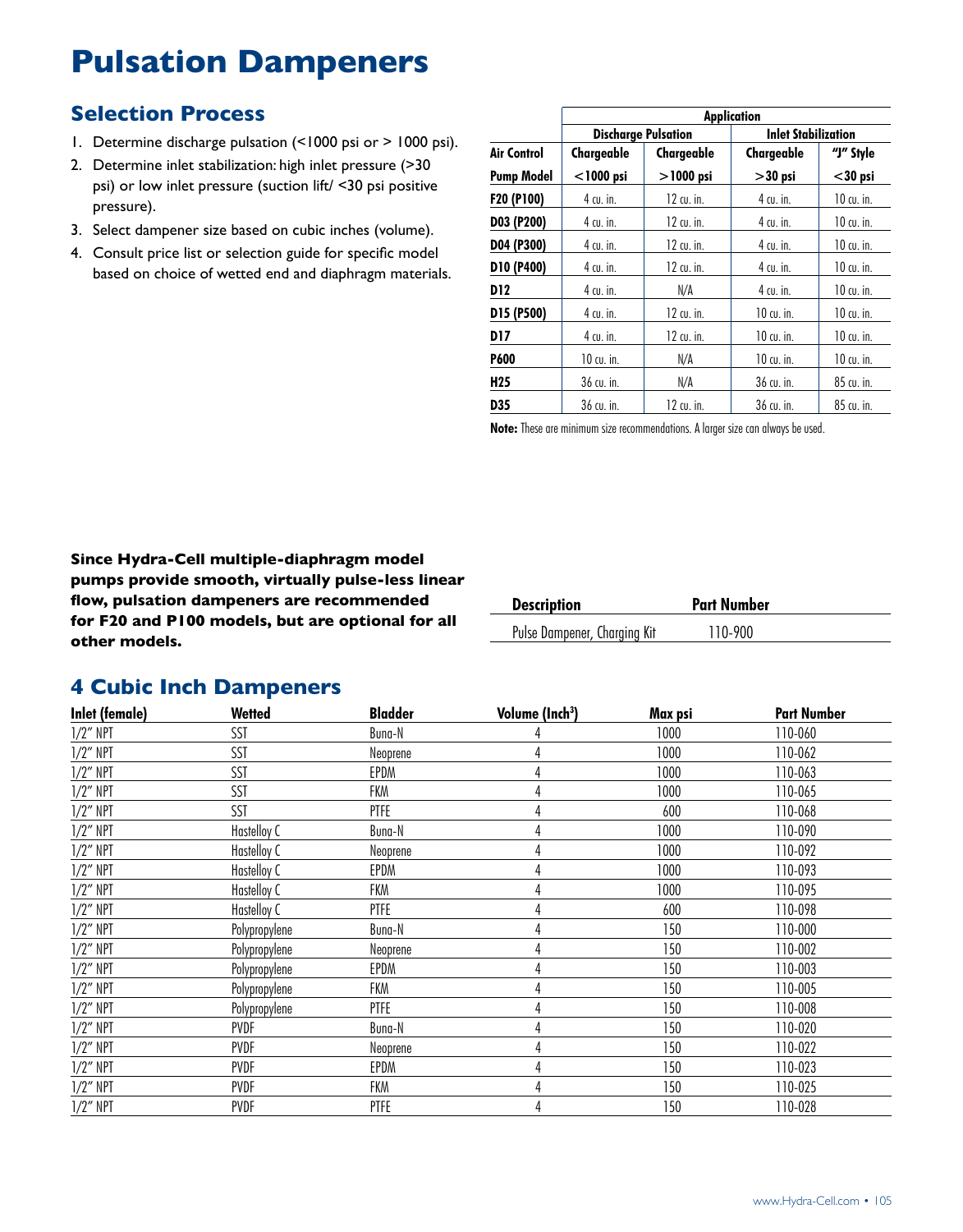### **10 Cubic Inch Dampeners**

| Inlet (female) | Wetted        | <b>Bladder</b> | Volume (Inch <sup>3</sup> ) | Max psi | <b>Part Number</b> |
|----------------|---------------|----------------|-----------------------------|---------|--------------------|
| $1/2$ " NPT    | SST           | Buna-N         | 10                          | 1000    | 110-260            |
| $1/2$ " NPT    | SST           | Neoprene       | 10                          | 1000    | 110-262            |
| $1/2$ " NPT    | SST           | EPDM           | 10                          | 1000    | 110-263            |
| $1/2$ " NPT    | SST           | FKM            | 10                          | 1000    | 110-265            |
| $1/2$ " NPT    | SST           | PTFE           | 10                          | 150     | 110-268            |
| $1/2$ " NPT    | Hastelloy C   | Buna-N         | 10                          | 1000    | 110-290            |
| $1/2$ " NPT    | Hastelloy C   | Neoprene       | 10                          | 1000    | 110-292            |
| $1/2$ " NPT    | Hastelloy C   | EPDM           | 10                          | 1000    | 110-293            |
| $1/2$ " NPT    | Hastelloy C   | FKM            | 10                          | 1000    | 110-295            |
| $1/2$ " NPT    | Hastelloy C   | PTFE           | 10                          | 150     | 110-298            |
| $1/2$ " NPT    | Polypropylene | Buna-N         | 10                          | 150     | 110-200            |
| $1/2$ " NPT    | Polypropylene | Neoprene       | 10                          | 150     | 110-202            |
| $1/2$ " NPT    | Polypropylene | EPDM           | 10                          | 150     | 110-203            |
| $1/2$ " NPT    | Polypropylene | FKM            | 10                          | 150     | 110-205            |
| $1/2$ " NPT    | Polypropylene | PTFE           | 10                          | 150     | 110-208            |
| $1/2$ " NPT    | PVDF          | Buna-N         | 10                          | 150     | 110-220            |
| $1/2$ " NPT    | PVDF          | Neoprene       | 10                          | 150     | 110-222            |
| $1/2$ " NPT    | PVDF          | EPDM           | 10                          | 150     | 110-223            |
| $1/2$ " NPT    | PVDF          | FKM            | 10                          | 150     | 110-225            |
| $1/2$ " NPT    | PVDF          | PTFE           | 10                          | 150     | 110-228            |

### **10 Cubic Inch Inlet Stabilizers with J-Style Control**

| Inlet (female) | Wetted     | <b>Bladder</b> | Volume (Inch <sup>3</sup> ) | Max psi | <b>Part Number</b> |
|----------------|------------|----------------|-----------------------------|---------|--------------------|
| $1/2$ " NPT    | <b>PVC</b> | Buna-N         |                             | 30      | $110-210-J$        |
| $1/2$ " NPT    | <b>PVC</b> | Neoprene       |                             | 30      | 110-212-J          |
| $1/2$ " NPT    | <b>PVC</b> | EPDM           |                             | 30      | 110-213-J          |
| $1/2$ " NPT    | <b>PVC</b> | FKM            |                             | 30      | 110-215-J          |
| 1/2" NPT       | <b>PVC</b> | PTFE           |                             | 30      | 110-218-J          |

### **12 Cubic Inch Dampeners**

| <b>Inlet (female)</b> | <b>Wetted</b> | <b>Bladder</b> | Volume (Inch <sup>3</sup> ) | Max psi | <b>Part Number</b> |
|-----------------------|---------------|----------------|-----------------------------|---------|--------------------|
| $1/2$ " NPT           | JJ            | Buna-N         |                             | 4000    | 10-360             |
| $1/2$ " NPT           |               | EPDM           |                             | 4000    | $10 - 363$         |
| $1/2$ " NPT           |               | FKM            |                             | 4000    | 10-365             |
| $1/2$ " NPT           | دد            | PTFE           |                             | 2000    | 110-368            |